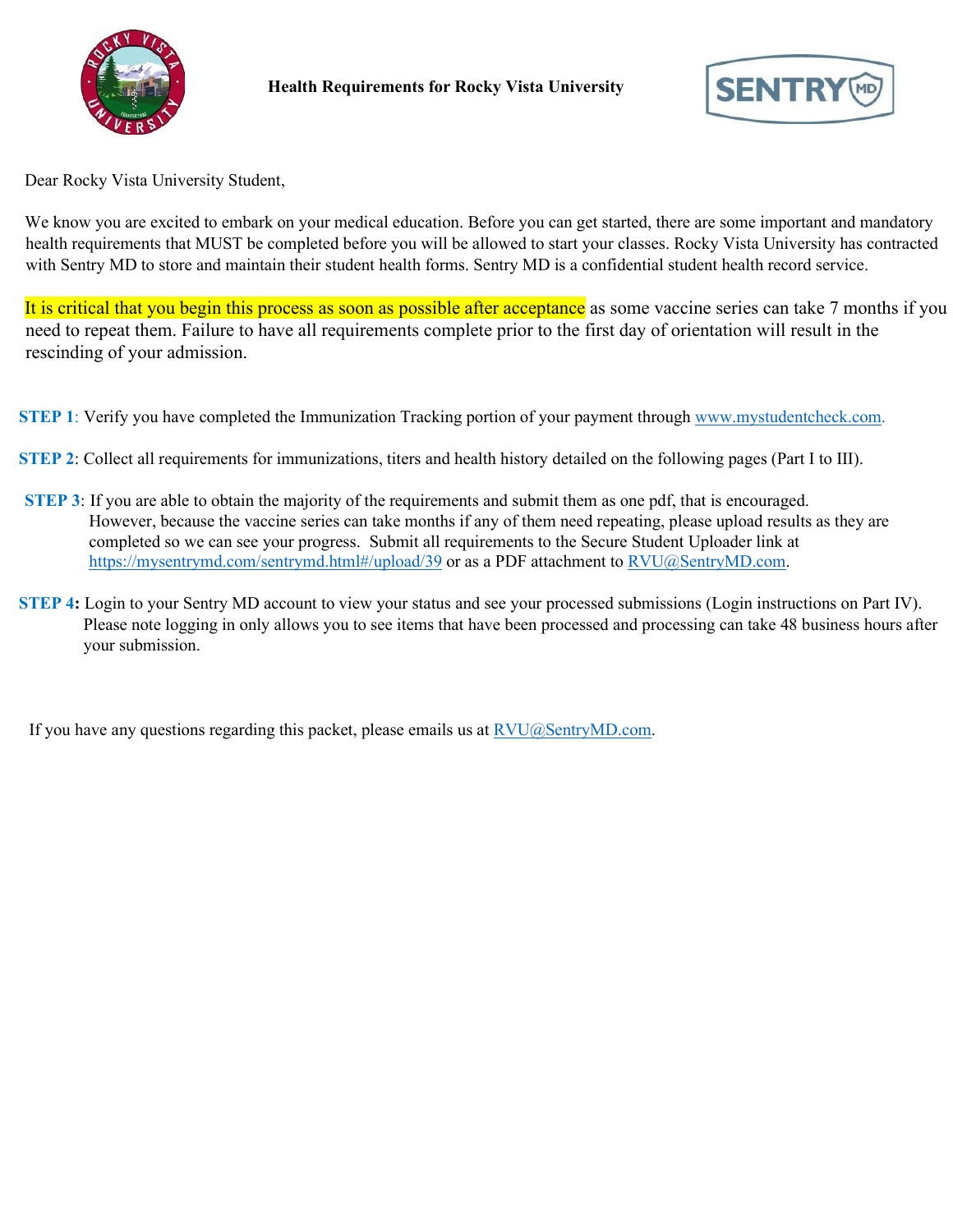



**PART I | IMMUNIZATION AND TITER LAB REPORT REQUIREMENTS |** *Must be completed by a healthcare provider. Supplemental documentation providing proof of each requirement listed below on the clinic or providers health form is accepted if documented properly. If you have your provider complete the below form, make sure they sign and stamp along with sending your quantitative lab reports in addition to the form below.* 

| sending your quantitative lab reports in addition to the form below.                                                                                                                                                                         |                                                                                                          |                                                     |                                    |                                 |
|----------------------------------------------------------------------------------------------------------------------------------------------------------------------------------------------------------------------------------------------|----------------------------------------------------------------------------------------------------------|-----------------------------------------------------|------------------------------------|---------------------------------|
| <b>Last Name:</b>                                                                                                                                                                                                                            | <b>First Name:</b>                                                                                       |                                                     | DOB:                               |                                 |
| Measles (Rubeola), Mumps, and Rubella (MMR): Serologic proof of immunity by Surface Antibody IgG titers for Measles (Rubeola),                                                                                                               |                                                                                                          |                                                     |                                    |                                 |
| Mumps, and Rubella. Quantitative lab report including numerical result values and numerical reference range required.                                                                                                                        |                                                                                                          |                                                     |                                    |                                 |
| ONLY QUANTITATIVE (NUMERICAL) RESULTS ACCEPTED                                                                                                                                                                                               |                                                                                                          |                                                     |                                    |                                 |
| Measles Titer Date: $/$ / $\Box$ Immune $\Box$ Non-immune                                                                                                                                                                                    |                                                                                                          | MMR Vaccine History (Optional):                     |                                    |                                 |
| Mumps Titer Date: ____/____/___ □ Immune □Non-immune                                                                                                                                                                                         |                                                                                                          | MMR Vaccine 1: Date $\frac{1}{\sqrt{2\pi}}$         |                                    |                                 |
| Rubella Titer Date: _____/_____/____ □ Immune □Non-immune                                                                                                                                                                                    |                                                                                                          | MMR Vaccine 2: Date $\frac{1}{\sqrt{2}}$            |                                    |                                 |
| *** Quantitative Lab Reports must be attached***                                                                                                                                                                                             |                                                                                                          |                                                     |                                    |                                 |
| *If non-immune titer MMR Booster: Date /                                                                                                                                                                                                     |                                                                                                          |                                                     |                                    |                                 |
| Submit repeat quantitative titer lab report 4-8 weeks after booster.                                                                                                                                                                         |                                                                                                          |                                                     |                                    |                                 |
| Hepatitis B: Serologic proof of immunity by Surface Antibody IgG titers for Hepatitis B. Quantitative lab report including numerical result<br>values and numerical reference range required. ONLY QUANTITATIVE (NUMERICAL) RESULTS ACCEPTED |                                                                                                          |                                                     |                                    |                                 |
| HepB Titer Date: $/$ / $\Box$ Immune $\Box$ Non-immune                                                                                                                                                                                       |                                                                                                          | HepB Vaccine History (Optional):                    |                                    |                                 |
| *** Ouantitative Lab Reports must be attached***                                                                                                                                                                                             |                                                                                                          | HepB Vaccine 1 Date: $\frac{1}{\sqrt{2}}$           |                                    |                                 |
| *If non-immune titer HepB Booster: Date /                                                                                                                                                                                                    |                                                                                                          | HepB Vaccine 2 Date: $\frac{1}{\sqrt{2}}$           |                                    |                                 |
| Submit repeat quantitative titer lab report 4-8 weeks after booster.                                                                                                                                                                         |                                                                                                          | HepB Vaccine 3 Date: 11                             |                                    |                                 |
| Varicella: Serologic proof of immunity by Surface Antibody IgG titers for Varicella. Quantitative lab report including numerical result values                                                                                               |                                                                                                          |                                                     |                                    |                                 |
| and numerical reference range required. ONLY QUANTITATIVE (NUMERICAL) RESULTS ACCEPTED                                                                                                                                                       |                                                                                                          |                                                     |                                    |                                 |
| Varicella Titer Date / / / □Immune □ Non-immune                                                                                                                                                                                              |                                                                                                          | Varicella History (Optional):                       |                                    |                                 |
| *** <i>Quantitative Lab Reports must be attached</i> ***                                                                                                                                                                                     |                                                                                                          | Varicella Vaccine 1 Date: \square_{\middlenable r}} |                                    |                                 |
|                                                                                                                                                                                                                                              |                                                                                                          | Varicella Vaccine 2 Date: $\frac{1}{2}$             |                                    |                                 |
| *If non-immune titer Varicella Booster: Date /                                                                                                                                                                                               |                                                                                                          | <b>OR</b>                                           |                                    |                                 |
| Submit repeat quantitative titer lab report 4-8 weeks after booster.                                                                                                                                                                         |                                                                                                          |                                                     |                                    |                                 |
| Tetanus Diphtheria, Pertussis (Tdap): Tdap or TD booster required every ten years after initial Tdap on file.                                                                                                                                |                                                                                                          |                                                     |                                    |                                 |
| TD Booster Date (Tdap on file required): /<br><b>Tdap Vaccine Date:</b>                                                                                                                                                                      |                                                                                                          |                                                     |                                    |                                 |
|                                                                                                                                                                                                                                              |                                                                                                          |                                                     |                                    |                                 |
| Two Separate Tuberculosis Skin Tests (PPD/Mantoux): Upon entry into the program you must provide one of the following options:                                                                                                               |                                                                                                          |                                                     |                                    |                                 |
| 1.                                                                                                                                                                                                                                           | Blood Draw: T-Spot or QuantiFERON TB Gold Blood draw that is negative and within 12 months.              |                                                     |                                    |                                 |
| 2.                                                                                                                                                                                                                                           | Skin Tests: TB Two-step (Two TB skin tests within 21 days of each other and no more than 12 months old). |                                                     |                                    |                                 |
| 3.                                                                                                                                                                                                                                           | If a TB skin test is positive; a chest x-ray must be completed every 2 years.                            |                                                     |                                    |                                 |
| Annual update required. If TB is updated prior to the past TB expiring only 1 TB is required. If the TB expires a full two-step or blood draw                                                                                                |                                                                                                          |                                                     |                                    |                                 |
| is required.                                                                                                                                                                                                                                 |                                                                                                          |                                                     |                                    |                                 |
| <b>TB Skin Test 1 Plant Date:</b>                                                                                                                                                                                                            | TB Skin Test 1 Read Date:                                                                                | <b>QuantiFERON</b> gold                             |                                    | <b>Chest X-Ray Date:</b>        |
|                                                                                                                                                                                                                                              |                                                                                                          | Date: $/$ /                                         |                                    | $\sqrt{1}$                      |
| Lot #: $\frac{1}{\sqrt{1-\frac{1}{n}}}\text{Reading }_{\text{mm}}\Box\text{ Negative }\Box\text{ Positive}$                                                                                                                                  |                                                                                                          | $\Box$ Negative $\Box$ Positive                     |                                    | $\Box$ Negative $\Box$ Positive |
| <b>TB Skin Test 2 Plant Date:</b>                                                                                                                                                                                                            | <b>TB Skin Test 2 Read Date:</b>                                                                         |                                                     |                                    |                                 |
|                                                                                                                                                                                                                                              |                                                                                                          | $\Box$ Negative $\Box$ Positive                     |                                    |                                 |
| _/_____<br>__________Reading __mm □ Negative □ Positive<br>Lot #: $\overline{\phantom{a}}$                                                                                                                                                   |                                                                                                          |                                                     |                                    |                                 |
|                                                                                                                                                                                                                                              | <b>Nonreactive Titer Requirements</b>                                                                    |                                                     |                                    |                                 |
| If a 2 <sup>nd</sup> titer is nonreactive (negative or equivocal) after the first booster, $2nd$ booster vaccine is required and repeat titer in 4-8 weeks.<br>$\circ$                                                                       |                                                                                                          |                                                     |                                    |                                 |
| If a 3 <sup>rd</sup> titer is nonreactive, student to complete Non-converter waiver form. Please email <b>RVU@SentryMD.com</b> to receive waiver.<br>O                                                                                       |                                                                                                          |                                                     |                                    |                                 |
| Primary Care Provider Signature AND Provider's stamp is required on this form to be accepted.                                                                                                                                                |                                                                                                          |                                                     |                                    |                                 |
|                                                                                                                                                                                                                                              |                                                                                                          |                                                     |                                    |                                 |
|                                                                                                                                                                                                                                              |                                                                                                          |                                                     |                                    |                                 |
| <b>Provider's Signature</b>                                                                                                                                                                                                                  | <b>Date</b>                                                                                              |                                                     |                                    |                                 |
|                                                                                                                                                                                                                                              |                                                                                                          |                                                     |                                    |                                 |
|                                                                                                                                                                                                                                              |                                                                                                          |                                                     |                                    |                                 |
|                                                                                                                                                                                                                                              |                                                                                                          |                                                     |                                    |                                 |
|                                                                                                                                                                                                                                              |                                                                                                          |                                                     | <b>PLACE PROVIDER'S STAMP HERE</b> |                                 |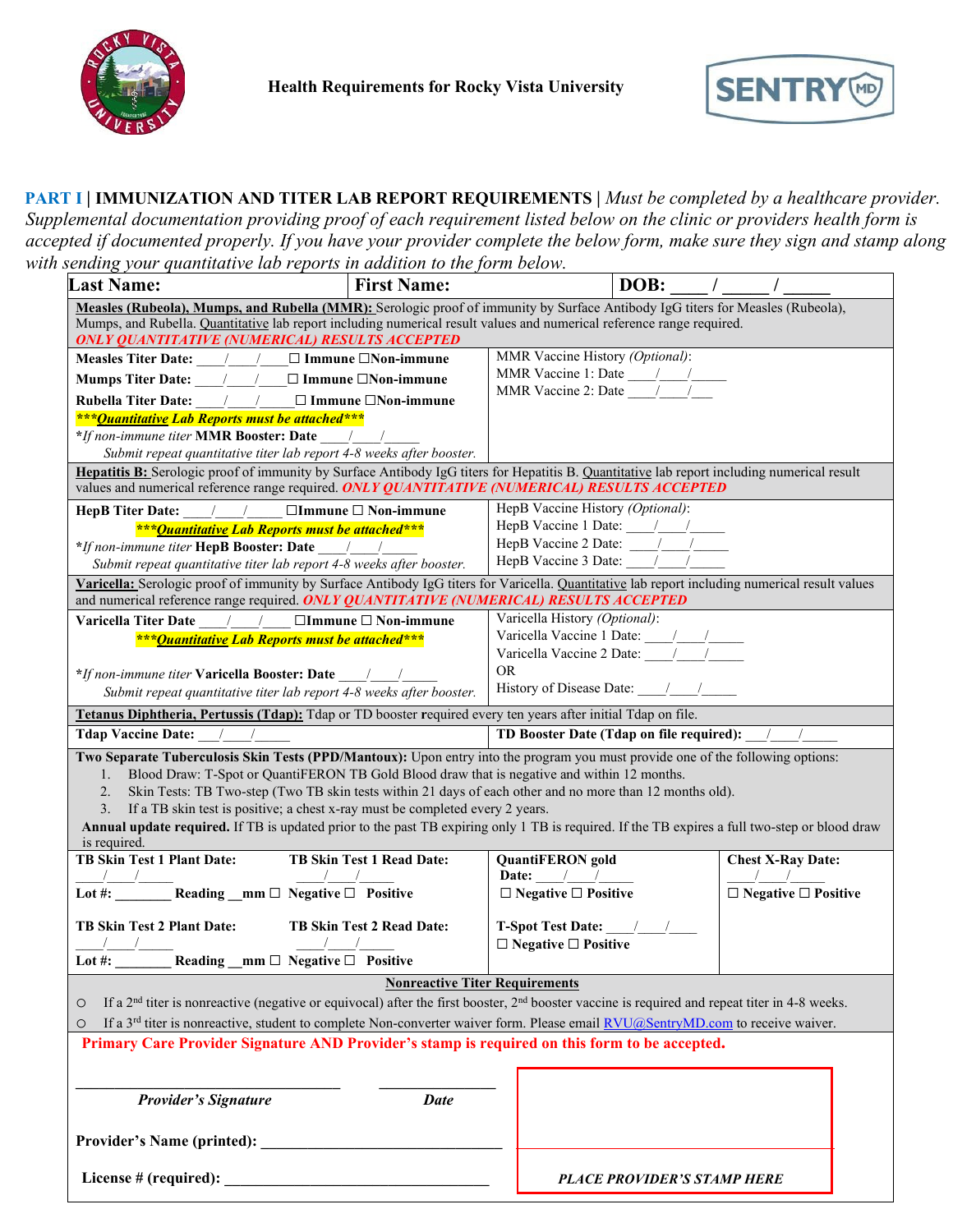



| <b>PART II- STUDENT HEALTH HISTORY</b>   This must be completed by the student and signed by healthcare provider. |  |  |  |  |
|-------------------------------------------------------------------------------------------------------------------|--|--|--|--|
|-------------------------------------------------------------------------------------------------------------------|--|--|--|--|

| <b>Last Name:</b> | <b>First Name:</b> | $\sim$ $\sim$ |
|-------------------|--------------------|---------------|
|                   |                    |               |

| <b>Student Health History</b>                       |                                                                                                                        |                                |                                              |                                              |                                                 |
|-----------------------------------------------------|------------------------------------------------------------------------------------------------------------------------|--------------------------------|----------------------------------------------|----------------------------------------------|-------------------------------------------------|
| Student should complete the following:              |                                                                                                                        |                                |                                              |                                              |                                                 |
| $\Box$ Previous Surgeries (Please specify):         |                                                                                                                        |                                |                                              |                                              |                                                 |
|                                                     | □ Serious Injuries/Fractures (Please specify): _________________________________                                       |                                |                                              |                                              |                                                 |
| $\Box$ Drug Allergies (Include type of reaction):   |                                                                                                                        |                                |                                              |                                              |                                                 |
|                                                     | $\Box$ Family Health Issues (Father, Mother, Brothers, Sisters, Grandparents, Aunts, Uncles):                          |                                |                                              |                                              |                                                 |
|                                                     | $\Box$ Other Medical Problems or Hospital Admissions (Please specify):<br>Yes/No                                       |                                |                                              |                                              | <b>Amount</b>                                   |
| <b>Drug/Medication</b><br><b>Tobacco</b>            |                                                                                                                        |                                | <b>Type</b>                                  |                                              |                                                 |
| <b>Alcohol</b>                                      | $\exists$ Yes $\Box$ No                                                                                                |                                |                                              |                                              |                                                 |
| "Street/Social" Drugs                               | $\Box$ Yes $\Box$ No<br>$\exists$ Yes $\Box$ No                                                                        |                                |                                              |                                              |                                                 |
| <b>Medications</b> (prescribed                      | $\Box$ Yes $\Box$ No                                                                                                   |                                |                                              |                                              |                                                 |
| RX incl. birth control)<br><b>Herbal or Natural</b> | $\exists$ Yes $\Box$ No                                                                                                |                                |                                              |                                              |                                                 |
| <b>Medications</b>                                  | $\Box$ Yes $\Box$ No                                                                                                   |                                |                                              |                                              |                                                 |
| <b>OTC</b> Medications                              | $\exists$ Yes $\Box$ No                                                                                                |                                |                                              |                                              |                                                 |
|                                                     |                                                                                                                        | <b>Personal/Family History</b> |                                              |                                              |                                                 |
|                                                     | Indicate in the box to the left all that apply with "P" for personal or "F" for familial. Provide explanation on lines |                                |                                              |                                              |                                                 |
| below for all marked items.                         |                                                                                                                        |                                |                                              |                                              |                                                 |
| $\Box$ Asthma                                       | □ High Blood Pressure                                                                                                  | □ Thyroid Disease              |                                              |                                              | $\Box$ Inflammatory Bowel Disease               |
| $\Box$ Bronchitis                                   | $\Box$ Hepatitis                                                                                                       | $\Box$ Stroke                  |                                              |                                              | $\Box$ Rectal Bleeding                          |
| $\Box$ COPD                                         | $\Box$ Joint Pain or Swelling                                                                                          |                                | $\Box$ Hearing Impairment                    |                                              | $\square$ Visual Loss/Double Vision             |
| $\Box$ ADHD                                         | $\Box$ Blood Disorders                                                                                                 |                                | $\Box$ Hiatal Hernia/Reflux                  |                                              | □ Abnormal Heart Beats                          |
| $\Box$ Dysmenorrhea                                 | $\square$ STD                                                                                                          | $\Box$ Blood in Urine          |                                              |                                              | $\Box$ Problems with Fertility/Miscarriage      |
| $\Box$ Arthritis                                    | □ Liver Disease                                                                                                        | $\Box$ Angina                  |                                              | $\Box$ Dizziness or Vertigo                  |                                                 |
| $\Box$ Diabetes                                     | $\Box$ Anemia                                                                                                          | $\Box$ Heart Attack            |                                              | $\square$ Swelling or Edema                  |                                                 |
| $\Box$ Lower back pain                              | $\Box$ Cancer/Tumor                                                                                                    | $\Box$ Hernia                  |                                              | $\Box$ Alcohol or Drug Addiction             |                                                 |
| $\Box$ Seizure/Tremor                               | $\Box$ Migraines                                                                                                       | $\Box$ Kidney Problems         |                                              |                                              | $\square$ Sudden loss of Strength or Sensations |
| □ Ulcer Diseases                                    | $\Box$ Gout                                                                                                            | $\Box$ HIV Infection           |                                              | $\square$ Psychiatric diagnosis or Treatment |                                                 |
| $\Box$ Fainting                                     | $\Box$ Loss of Limb                                                                                                    | $\Box$ Blood Clots             |                                              | $\Box$ Depression/Mood Disorder              |                                                 |
| $\Box$<br>Psoriasis                                 | $\Box$ Head Injury                                                                                                     |                                | $\square$ Nicotine or Tobacco use/Dependency |                                              |                                                 |
|                                                     | Primary Care Provider Signature AND Provider's stamp is required on this form to be accepted.                          |                                |                                              |                                              |                                                 |
|                                                     |                                                                                                                        |                                |                                              |                                              |                                                 |
|                                                     |                                                                                                                        |                                |                                              |                                              |                                                 |
| <b>Provider's Signature</b>                         |                                                                                                                        | <b>Date</b>                    |                                              |                                              |                                                 |
| Provider's Name (printed):                          |                                                                                                                        |                                |                                              |                                              |                                                 |
|                                                     |                                                                                                                        |                                |                                              |                                              | <b>PLACE PROVIDER'S STAMP HERE</b>              |
|                                                     |                                                                                                                        |                                |                                              |                                              |                                                 |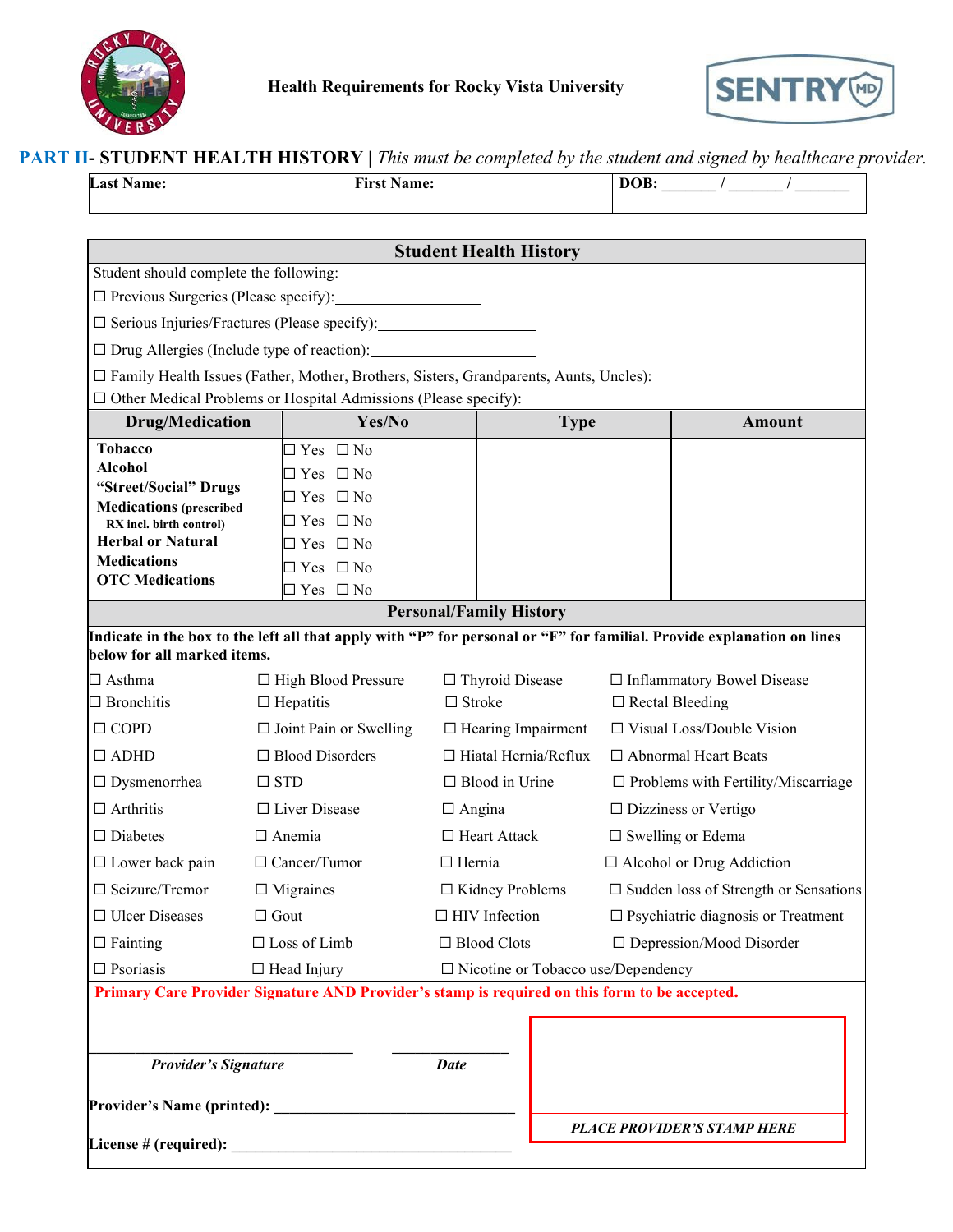



## **PART III | STUDENT CONSENT STATEMENT |** *This must be completed by the student.*

I hereby authorize Rocky Vista University and Sentry MD to release copies of my official student record, which may include any or all of the following items for the purpose of clinical rotations.

| <b>DOCUMENTS/INFORMATION PERMITTED FOR RELEASE</b>             |                                                      |  |
|----------------------------------------------------------------|------------------------------------------------------|--|
| <b>Health records</b>                                          | <b>Demographic and Emergency Contact Information</b> |  |
| <b>Background check</b>                                        | <b>Bloodborne Pathogens Certifications</b>           |  |
| <b>Drug Screening results</b>                                  | <b>HIPAA/OSHA</b> certifications                     |  |
| <b>Driver's License</b>                                        | <b>Malpractice Insurance</b>                         |  |
| <b>Health Insurance</b>                                        | <b>COMLEX</b> scores (if applicable)                 |  |
| <b>CV/Resume/Biography</b>                                     | <b>Class Rank (if applicable)</b>                    |  |
| <b>Official Transcript</b>                                     | <b>USMLE</b> score(s) (if applicable)                |  |
| <b>Digital Signature</b>                                       | <b>BLS/ACLS/PALS (if applicable)</b>                 |  |
| <b>EDUCATIONAL RECORDS MAY BE RELEASED TO:</b>                 |                                                      |  |
| Clinical Rotations Sites as assigned by Rocky Vista University |                                                      |  |
|                                                                |                                                      |  |

I give permission to Rocky Vista University and Sentry MD to:

- Obtain all medical information necessary to complete this history and physical examination form.
- Release my medical information for the purpose of fulfilling clinical requirements.

 $\_$  , and the set of the set of the set of the set of the set of the set of the set of the set of the set of the set of the set of the set of the set of the set of the set of the set of the set of the set of the set of th

\_\_\_\_\_\_\_\_\_\_\_\_\_\_\_\_\_\_\_\_\_\_\_\_\_\_\_\_\_\_\_\_\_\_\_\_\_\_ \_\_\_\_\_\_\_\_\_\_\_\_\_\_\_\_\_

• I have reviewed this immunization history for completeness and agree to release the information provided on the Rocky Vista University Immunization Transcript to authorized members of the Rocky Vista University staff and staff of cooperating agencies, as may be required.

Student Signature Date of Birth

Student Name (Print) Date